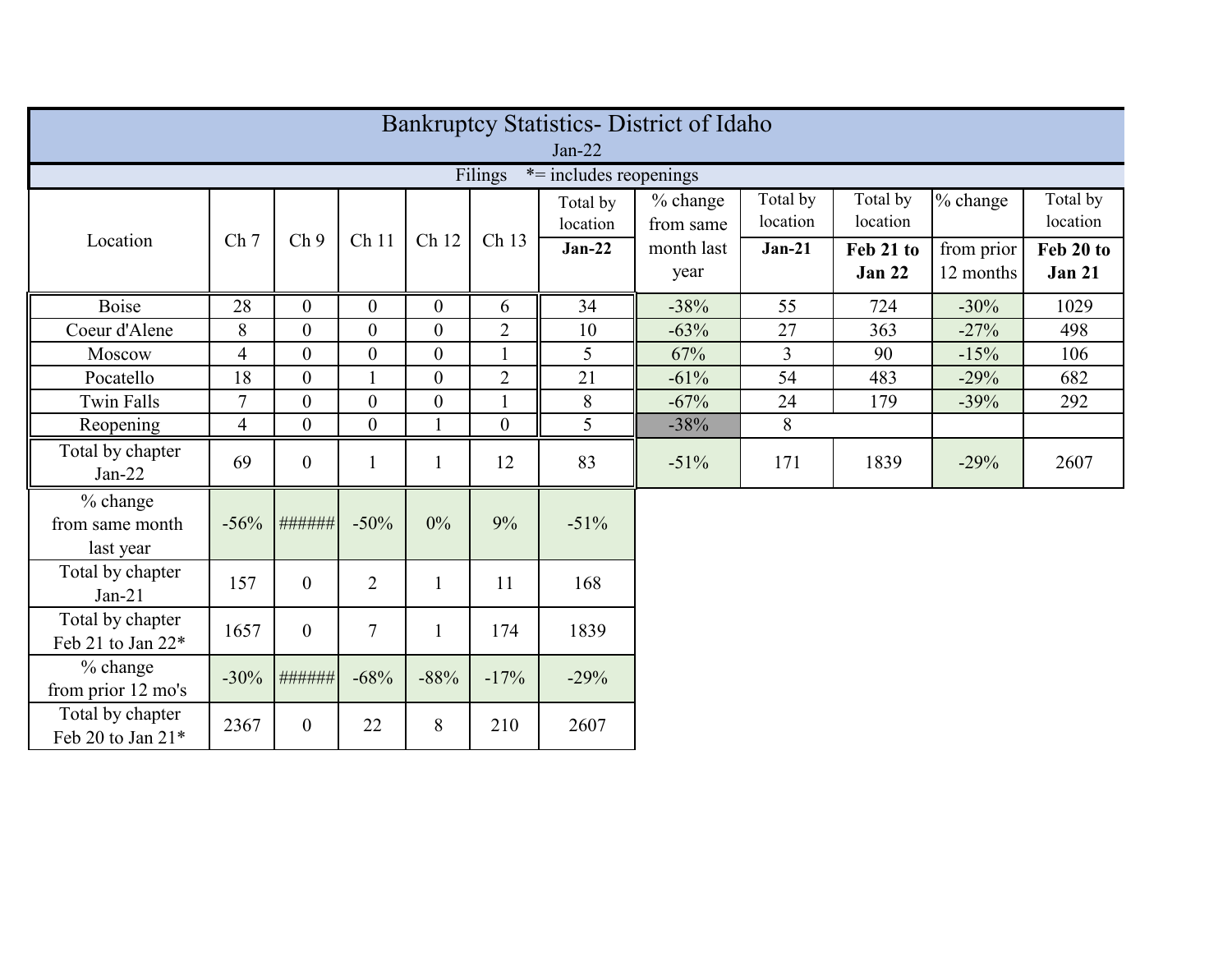| Adversary Statistics - District of Idaho - January 2022 |                |                |                                               |                                                                |                                                              |                                     |  |  |  |
|---------------------------------------------------------|----------------|----------------|-----------------------------------------------|----------------------------------------------------------------|--------------------------------------------------------------|-------------------------------------|--|--|--|
|                                                         |                |                |                                               |                                                                |                                                              |                                     |  |  |  |
| Location                                                | $Jan-22$       | $Jan-21$       | $%$ change<br>from same<br>month last<br>year | Total by location<br>Prev.12 months<br>Feb 2021 to Jan<br>2022 | Total by location<br>Prev. 12 months Feb<br>2020 to Jan 2021 | % change<br>from prior 12<br>months |  |  |  |
| Boise                                                   | 1              | 2              | $-50\%$                                       | 19                                                             | 44                                                           | $-57%$                              |  |  |  |
| Coeur d'Alene                                           | $\overline{3}$ | $\overline{4}$ | $-25%$                                        | 10                                                             | $\overline{7}$                                               | 43%                                 |  |  |  |
| Moscow                                                  | $\overline{0}$ | $\overline{0}$ | $\#$ DIV/0!                                   | $\boldsymbol{0}$                                               | $\overline{3}$                                               | $-100%$                             |  |  |  |
| Pocatello                                               | 2              | 9              | $-78%$                                        | 26                                                             | 40                                                           | $-35%$                              |  |  |  |
| <b>Twin Falls</b>                                       | $\overline{4}$ | 1              | 300%                                          | 11                                                             | 24                                                           | $-54%$                              |  |  |  |
| Total                                                   | 10             | 16             | $-38%$                                        | 66                                                             | 118                                                          | $-44%$                              |  |  |  |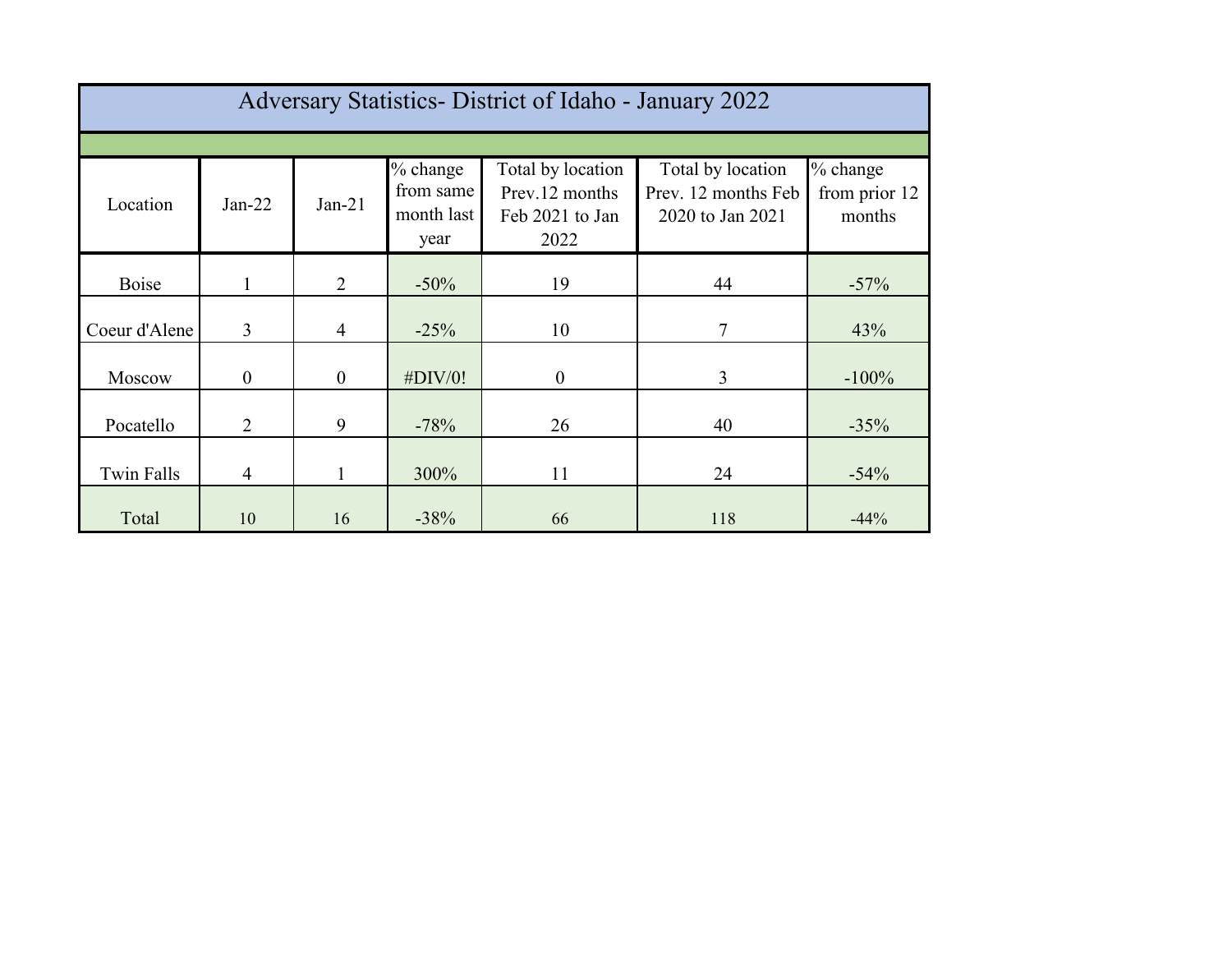| <b>Bankruptcy Statistics - District of Idaho</b><br>$Jan-22$  |                   |                  |                           |                  |                                      |                      |                  |    |
|---------------------------------------------------------------|-------------------|------------------|---------------------------|------------------|--------------------------------------|----------------------|------------------|----|
| <b>Closings</b>                                               |                   |                  |                           |                  |                                      |                      |                  |    |
| Location                                                      | Ch <sub>7</sub>   | Ch <sub>9</sub>  | Ch <sub>11</sub><br>Ch 12 |                  | Ch 13                                | Total by<br>location | Adversary        |    |
| Boise                                                         | 52                | $\overline{0}$   | $\overline{0}$            | $\theta$         | 10                                   | 62                   | 3                |    |
| Coeur d'Alene                                                 | 23                | $\overline{0}$   | $\overline{0}$            | $\boldsymbol{0}$ | 3                                    | 26                   |                  |    |
| Moscow                                                        | 7                 | $\overline{0}$   | $\overline{0}$            | $\boldsymbol{0}$ | $\boldsymbol{0}$                     | 7                    | $\overline{0}$   |    |
| Pocatello                                                     | 51                | $\theta$         | $\overline{0}$            | $\boldsymbol{0}$ | 3                                    | 54                   | $\overline{0}$   |    |
| <b>Twin Falls</b>                                             | 12                | $\theta$         | $\overline{0}$            | $\boldsymbol{0}$ | 5                                    | 17                   | $\theta$         |    |
| Subtotal (by chapter)                                         | 145               | $\overline{0}$   | $\overline{0}$            | $\boldsymbol{0}$ | 21                                   | 166                  | $\overline{4}$   |    |
| Pending BK Cases by Location<br>Pending AP Cases by Location  |                   |                  |                           |                  |                                      |                      |                  |    |
| Location                                                      | Previous<br>month | Current<br>month |                           |                  | Location                             | Previous<br>month    | Current<br>month |    |
| <b>Boise</b>                                                  | 597               | 559              |                           |                  | Boise                                | 50                   | 43               |    |
| Coeur d'Alene                                                 | 367               | 352              |                           |                  | Coeur d'Alene                        |                      | 8                | 10 |
| Moscow                                                        | 95                | 91               |                           |                  | Moscow                               | $\overline{2}$       | $\overline{2}$   |    |
| Pocatello                                                     | 353               | 327              |                           |                  | Pocatello                            | 39                   | 36               |    |
| <b>Twin Falls</b>                                             | 194               | 190              |                           |                  | <b>Twin Falls</b>                    | 14                   | 18               |    |
| Total                                                         | 1606              | 1519             |                           |                  | Total                                | 113                  | 109              |    |
|                                                               |                   |                  |                           |                  |                                      |                      |                  |    |
| <b>Total 2022 BK</b><br>83<br><b>Jan.</b> filings             |                   |                  |                           |                  | <b>Total 2021 BK</b><br>Jan. filings | 171                  |                  |    |
| <b>Total 2022 AP</b>                                          | 10                |                  |                           |                  | Total 2021 AP                        | $\overline{7}$       |                  |    |
| Jan. filings                                                  |                   |                  |                           |                  | Jan. filings                         |                      |                  |    |
|                                                               | Ch. 7             | Ch. 9            | Ch. 11                    | Ch. 12           | Ch. 13                               |                      | Adv.             |    |
| 12 month YTD<br><b>Median Disposition</b><br>Time (in months) | $\overline{4}$    |                  | 8                         | 22               | 41                                   |                      | 10               |    |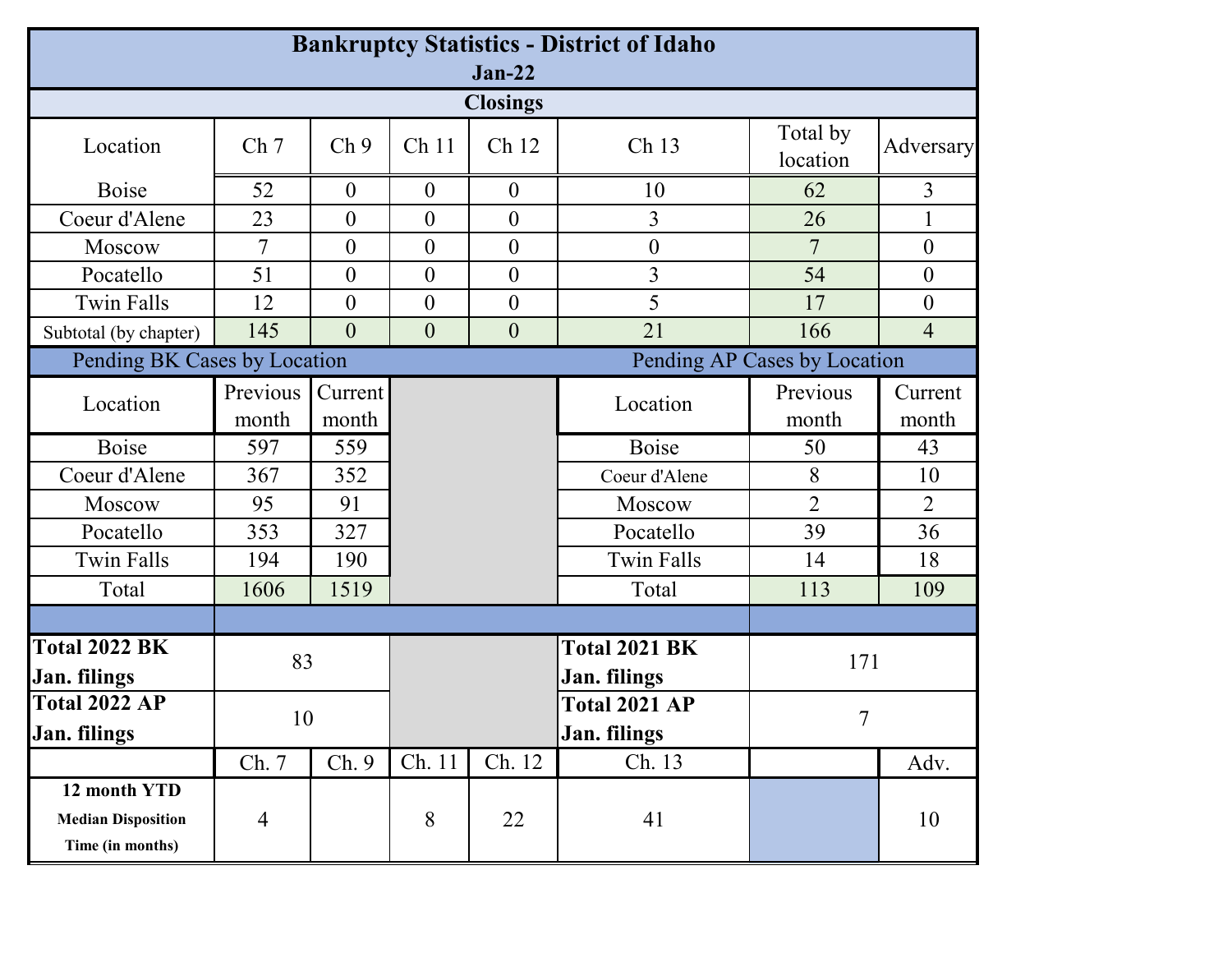| <b>Bankruptcy Statistics - District of Idaho</b>                           |                   |                  |                   |                  |  |  |  |  |
|----------------------------------------------------------------------------|-------------------|------------------|-------------------|------------------|--|--|--|--|
| <b>January 2022</b><br><b>Pending Bankruptcy Cases by Chapter/Location</b> |                   |                  |                   |                  |  |  |  |  |
| <b>Chapter 7</b><br><b>Chapter 9</b><br><b>Chapter 11</b>                  |                   |                  |                   |                  |  |  |  |  |
| <b>Boise</b>                                                               | 293               | $\mathbf{0}$     | <b>Boise</b>      | $\overline{7}$   |  |  |  |  |
| <b>CDA</b>                                                                 | 98                | $\boldsymbol{0}$ | <b>CDA</b>        | $\overline{2}$   |  |  |  |  |
| Moscow                                                                     | 36                | $\boldsymbol{0}$ | Moscow            | $\boldsymbol{0}$ |  |  |  |  |
| Pocatello                                                                  | 212               | $\mathbf{1}$     | Pocatello         | $\overline{7}$   |  |  |  |  |
| <b>Twin Falls</b>                                                          | 114               | $\boldsymbol{0}$ | <b>Twin Falls</b> | 8                |  |  |  |  |
| <b>TOTAL</b>                                                               | 753               | $\mathbf{1}$     | <b>TOTAL</b>      | 24               |  |  |  |  |
|                                                                            | <b>Chapter 12</b> |                  | <b>Chapter 13</b> |                  |  |  |  |  |
| <b>Boise</b>                                                               | 7                 |                  | Boise             | 252              |  |  |  |  |
| <b>CDA</b>                                                                 | $\boldsymbol{0}$  |                  | <b>CDA</b>        | 252              |  |  |  |  |
| Moscow                                                                     | $\boldsymbol{0}$  |                  | Moscow            | 55               |  |  |  |  |
| Pocatello                                                                  | 5                 |                  | Pocatello         | 102              |  |  |  |  |
| <b>Twin Falls</b>                                                          | $\overline{2}$    |                  | <b>Twin Falls</b> | 66               |  |  |  |  |
| <b>TOTAL</b>                                                               | 14                |                  | <b>TOTAL</b>      | 727              |  |  |  |  |
| 1519<br><b>TOTAL PENDING CASES</b>                                         |                   |                  |                   |                  |  |  |  |  |